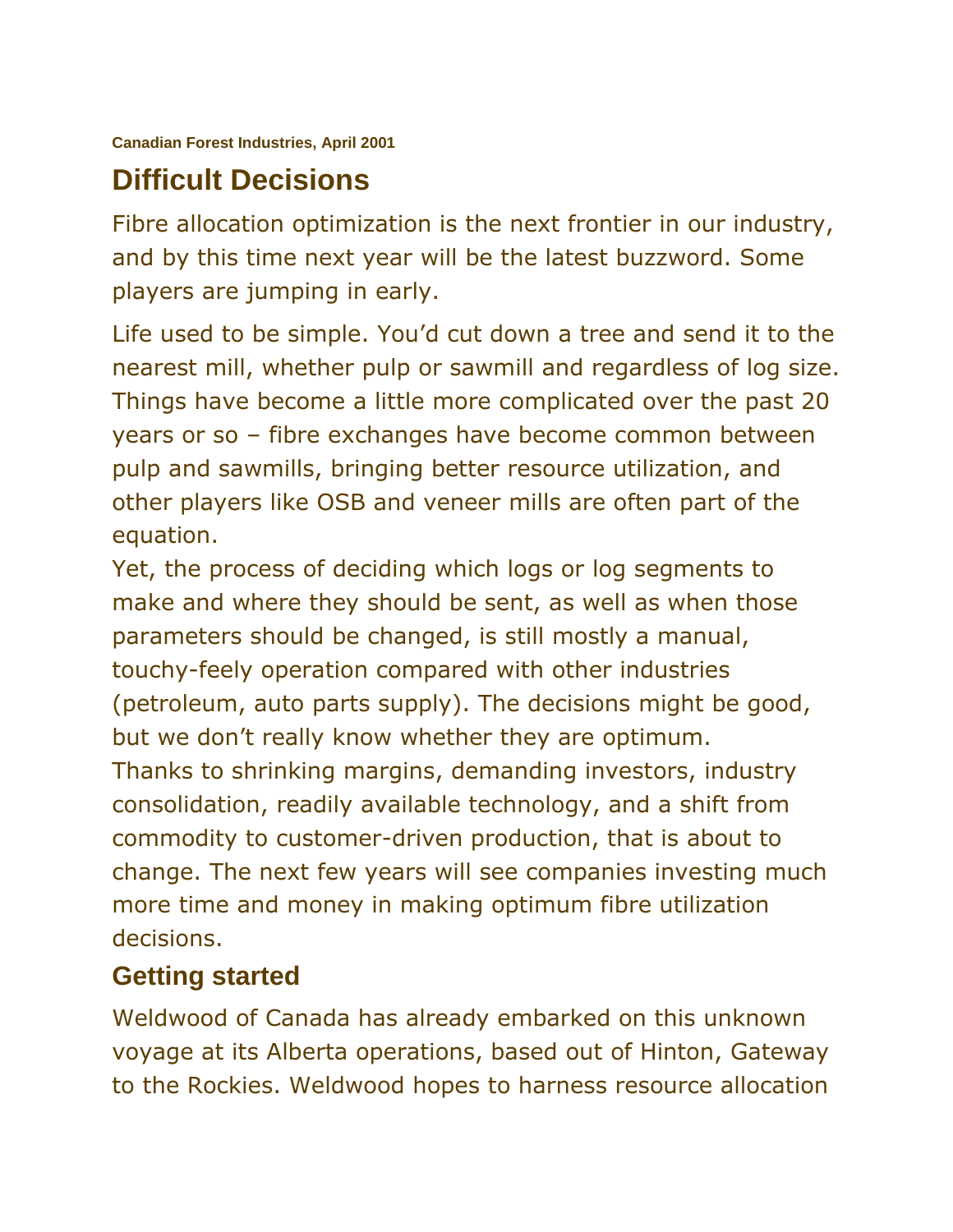optimization to manage the flow of fibre to its growing list of mills. Two operations in Hinton lead the list: a kraft pulp mill that produces some high-end grades and a modern two-line sawmill producing 240 million bdft of dimension lumber targeting Japanese and premium square-edge grades. Also included are a modern small-log veneer line and LVL plant in Rocky Mountain House targeting high-strength lodgepole pine, another modern two-line sawmill in Sundre, and a fencepost/treating facility in Sundre.

Throw into this mix a large and widely varied wood basket, complex logistics (mills are close enough for exchanges, but not without complications), some fibre exchanges with other companies, the vagaries of the pulp market and that sector's new-found commitment to managing capacity, multiple and changing markets for solid wood with a broad range of prices and margins (Japan, U.S., veneer, LVL, fence posts and all their potential grades), and numerous harvesting scenarios (CTL or full-tree; optimized or diameter break bucking, sorts and how many), and pretty soon conventional wisdom and decision-making get lost in the dust.

Dennis Hawksworth, VP, Hinton Forest and Wood Products, anticipated the complexity in fibre supply soon after Weldwood acquired the Sunpine operations in 1998. He persuaded the company to create a new position in Alberta responsible for developing the tools and processes required for optimum fibre allocation planning. For the past two years Bryon Muhly, appropriately titled manager of resource optimization for Weldwood's Alberta operations, has been charged with making these increasingly complex decisions. The 23-year forestry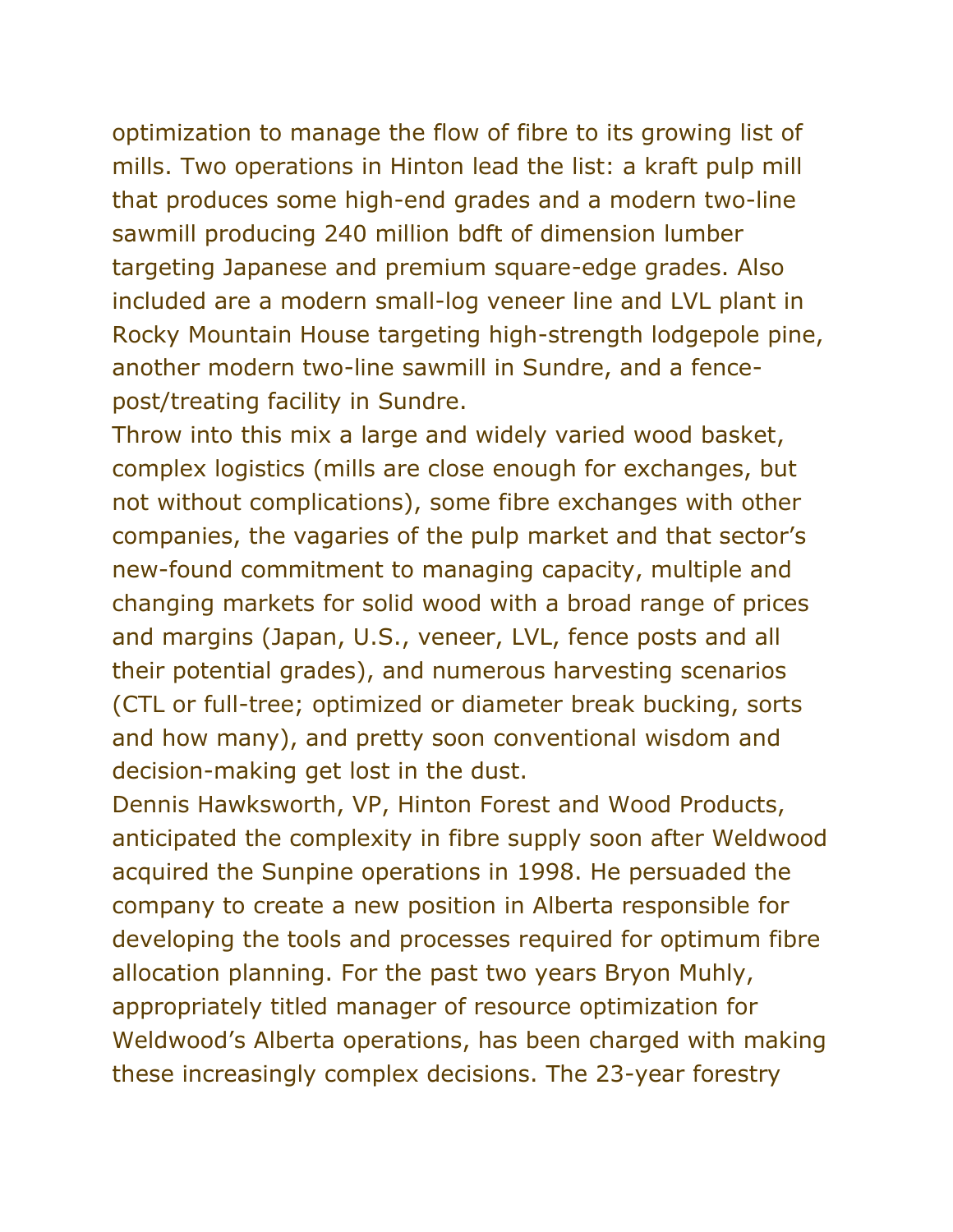veteran isn't too keen to continue with just pen and paper. "With this many variables, you can either include them all in your decision-making process, ignore them, or generalize them, which I don't think we can afford to do anymore. We need to find a way to determine which log should go where in a more objective manner, and that means quantifying the alternatives. Once you can do that for the existing set-up, of course, you can start to see even more possibilities and strategies, which is where it gets really exciting." For over a year now Weldwood has been using computer-based linear programming as a way to sort through these variables, quantify the alternatives, and find the best bottom-line solution. And bottom line means maximizing profits for the entire Alberta operation, not just each mill separately. Neither linear programming nor this company-wide optimization strategy are new. You have probably taken and forgotten much of the math involved long ago in high school or college, and the concept has been applied to the petroleum industry for decades. But advances in computer power, user-friendly interfaces, and, above all, industry consolidation and a pressing need to squeak more margin from every possible source is starting to focus industry attention on fibre allocation optimization.

While each company scenario and respective solutions will be by their nature uniquely challenging, companies like Weldwood don't have to re-invent the wheel. Experienced supplier/consultants exist, with two of the better known ones being Decision Dynamics (recently purchased by sawmill optimization company Perceptron and added to its suite of mill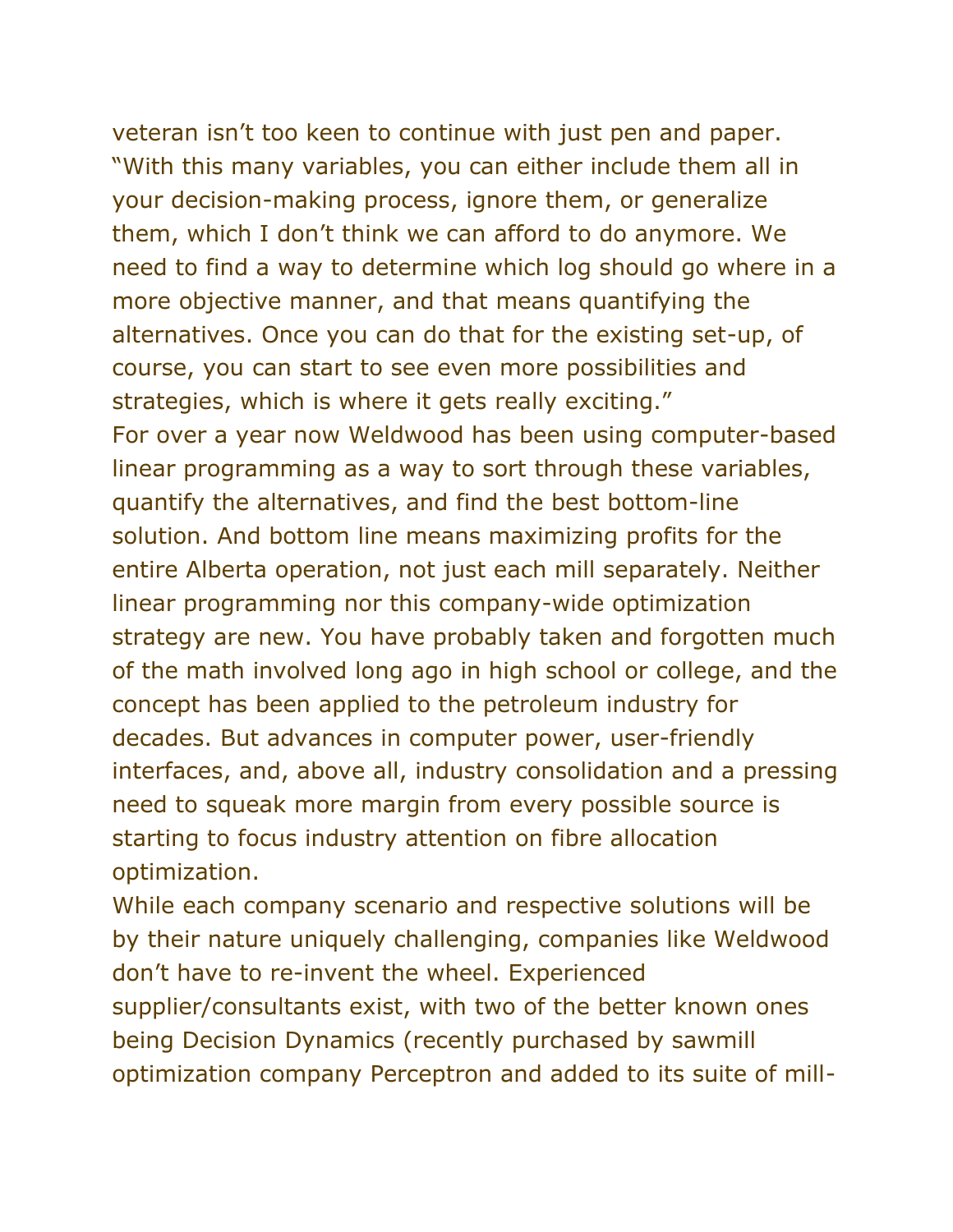wide optimization products) and Canada's own HALCO Software Systems, best known for its widely used SAWSIM sawmill simulation software.

For its venture, Weldwood has partnered with HALCO, a company that has worked on similar, if not quite as ambitious allocation optimization projects in B.C., Alberta and the U.S., and has started working with another western Canadian operation on a project similar to Weldwood's. The plan is to establish a simulation model of Weldwood's Alberta operation, including woodlands, transport, processing mills, and markets. It would be fed as much known data as possible, as well as a few assumptions. More precise data will continue to be fed into the model as it becomes available, as will new variables like specific log quality attributes. For now a basic model is up and running, and Weldwood is testing it. The Alberta operations have an advantage, since much of the initial model development work was completed, under the direction of Hugh Robertson, for use by the company's central B.C. operations.

## **Managing change**

Once a basic, valid model is established, values within it can be easily modified to determine the best resource allocation or investment decisions, as well as combinations of the two. Even after the model is tweaked, and optimum operating parameters established, the model can help Weldwood respond to changing external conditions, to help determine whether the operation should vary the existing log flow or processing methods (i.e. a glut in the pulp market, a large fire or bug kill area, a customer request for 2x5's, new possibilities for back haul, etc.) A combination of modern processing speed and an established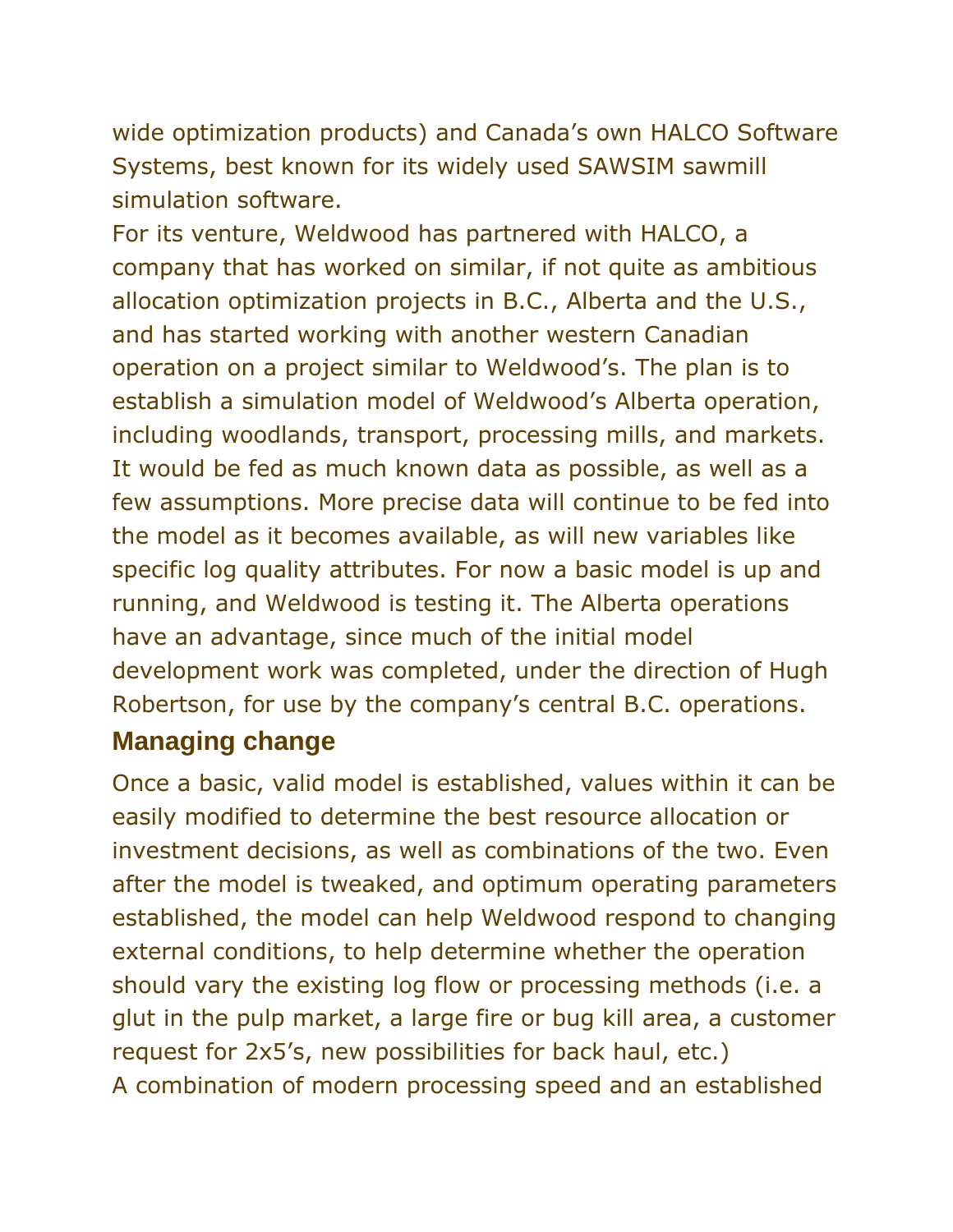model will allow Muhly and his staff to quantify the impact of any number of variables on the total operation bottom line in a matter of hours or days (if new programming were needed), exercises that would take months or longer if done conventionally. Muhly notes that this is the kind of flexibility and analytical skills his operation will need to prosper. "The business is becoming more complex right through," Muhly says. "You can see it in the number of sorts and the growing demands on log quality and lumber quality – and this is only the beginning. Our whole system is already so dynamic with the multiple mills and products, that if you change the consumption or log specs of one mill, it impacts the entire system. A change in consumption at the pulp mill, for example, changes the fibre supply and economics of all the other mills, and with the industry's commitment to controlling capacity, that looks like it will be a fact of life around here. Add to that the move to more customer-driven solid wood production rather than pure commodity, and it's a tough balancing act at the best of times."

Once the system is able to balance variables and respond to market changes, Muhly sees some really exciting potential in the ability to optimize existing practices, or test new technology. The model can help evaluate everything from product-based bucking decisions in the woods to justifying spending more money on log quality, multiple sorts, or CTL logging as well as helping to target capital investment. The potential applications might be limited only by our imaginations, but Muhly cautions that making the model is only one part of the project. In practice, such things as organization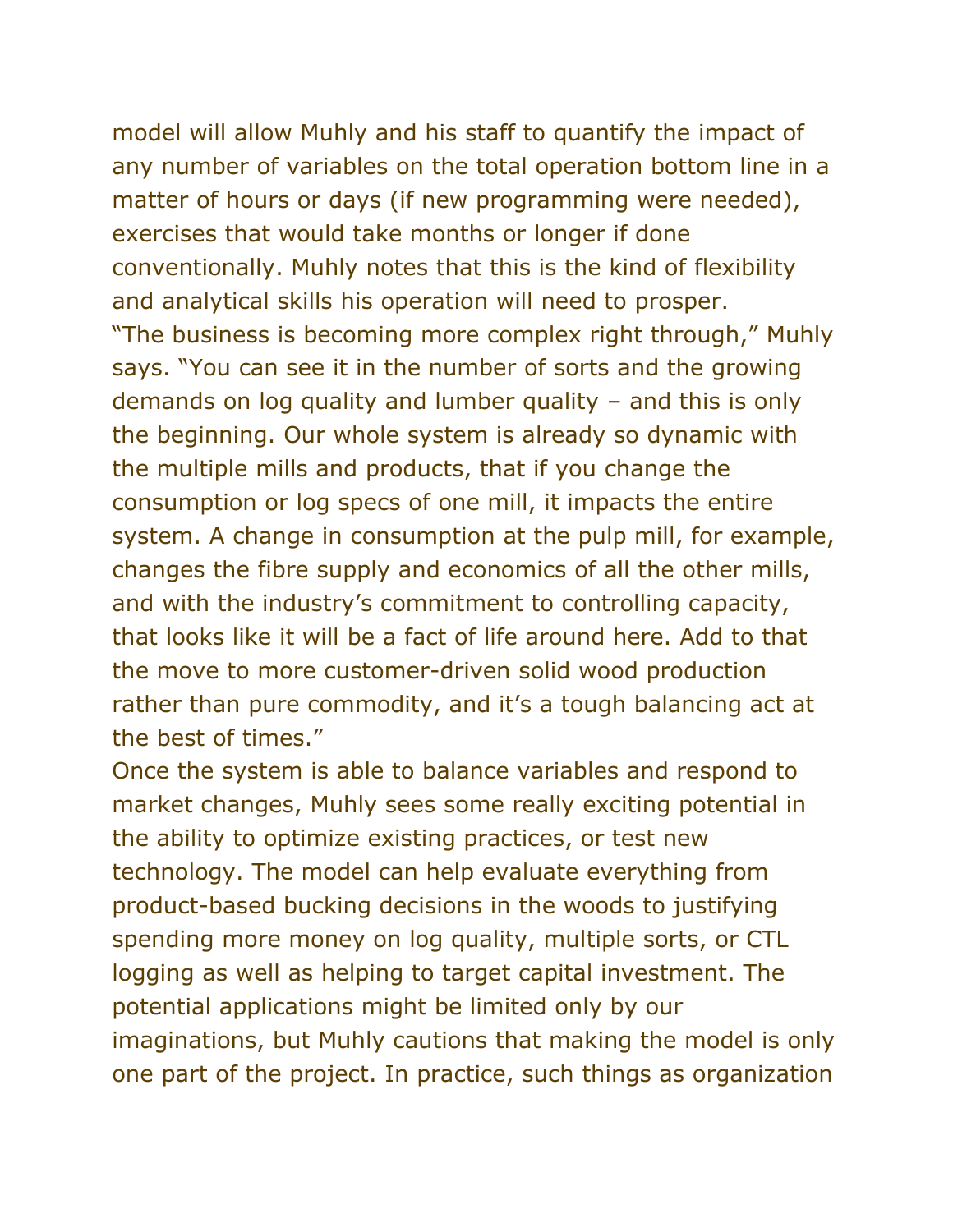structure, day-to-day fibre flow management, and even performance incentives can create roadblocks to true fibre allocation optimization, and have to be carefully restructured. "If you're optimizing between a number of mills and supply areas, you have to be organized so that the results of your model are allowed to happen. To do FAO (fibre allocation optimization) properly, you end up sub-optimizing some mills to truly optimize the entire system, so you have to be organized in your decision-making hierarchy to allow for objective analysis that is above any particular mill needs. The mills themselves cannot control the fibre flow as many now do, because few mill managers will be interested in trading away 'his' best logs to help optimize another mill."

Needless to say, performance incentives based simply on mill production or recovery might have to be adjusted to some type of sliding scale or flexible system that recognizes the challenges faced by the mills getting the lower quality wood, or the advantages of those fed the cream. As well, things like logging contractor rates and bonuses need to be examined carefully to ensure they reflect the new resource allocation goals.

Other things to be put in place include excellent and detailed forest inventories, as well as a GIS-information system that is easy to use and able to export a lot of the useful information (when and where what type of fibre will be available, as well as various roading costs) to be used in the model. Weldwood has recently contracted Linnet to implement its Woodlands – The System to put all the company's forest management systems under one umbrella, and to create a more available, user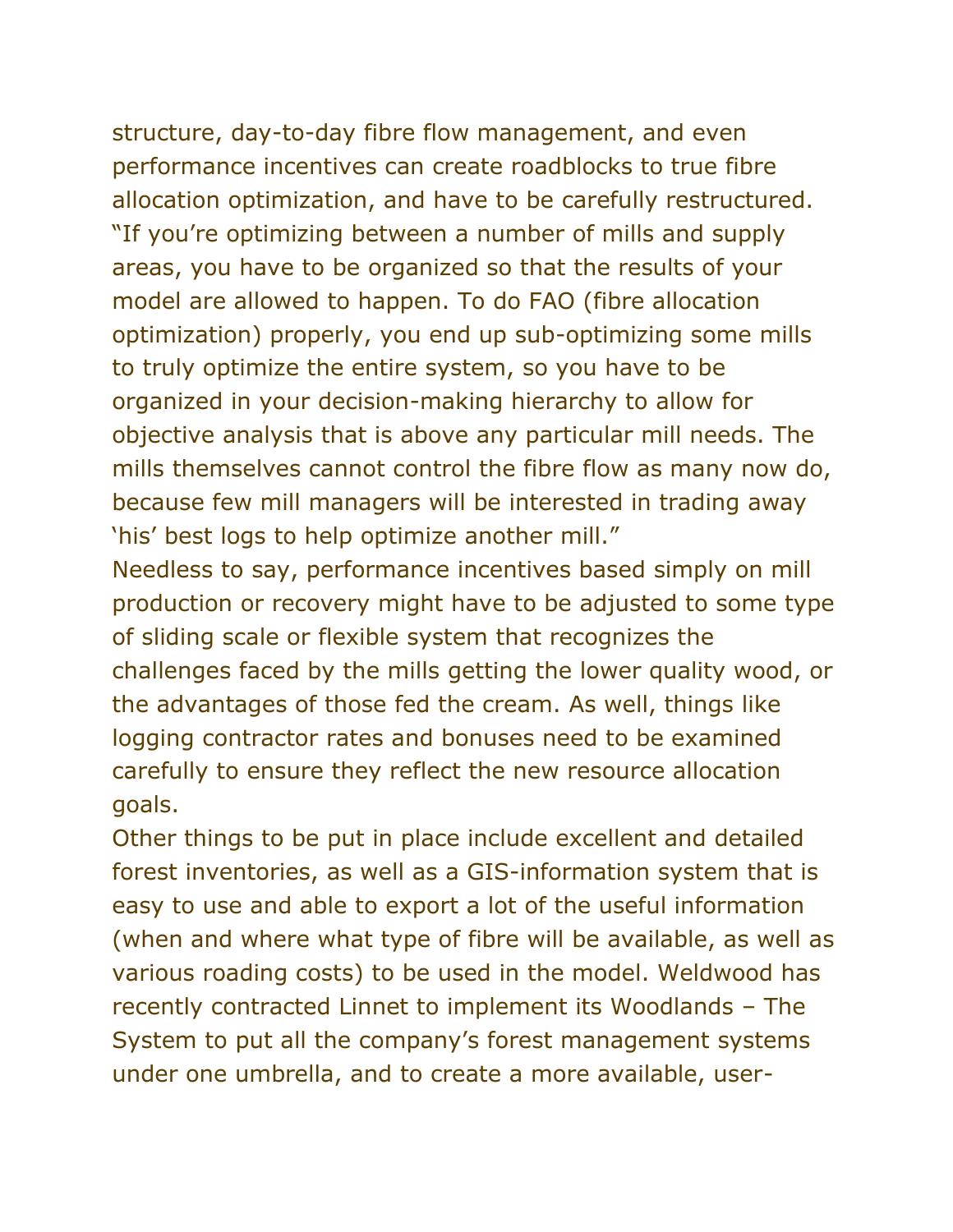friendly, and consistent data source across the supply area. In the end, the model is only as good as the information used to build it.

As well, the people steering the process, like Muhly and his two assistants, Paul Hostin, responsible for development of the LP model, and Grant Burkell, responsible for improvement of forest inventory information, need a firm grip on mill log inventories, trades, and impending deliveries. Otherwise, it is difficult to use even the best model to drive the big-picture loguse decisions without running mills out of wood in the process because of the challenges of day-to-day log supply. To this end, Weldwood is implementing local supplier Aldata's log inventory management system. The idea is to give decisionmakers almost immediate knowledge of log inventory and flow, so that the impressive plans can be turned into a working reality.

It's far from simple, and there is a cost. So it's not for every operation. As Muhly points out, companies need a certain scale and enough variation in the wood supply and potential product values to make the time and effort pay off. And they need to understand their operations and fibre flows very well (although building a model will improve that knowledge).

In other words, it's not business as usual. But then Muhly and the folks at Weldwood feel that business as usual no longer exists.

"People talk about exponential change occurring in the forest industry, but in the past year or so it has been just phenomenal. I've been in this business for 23 years and I've never seen anything like it. We're undergoing fundamental